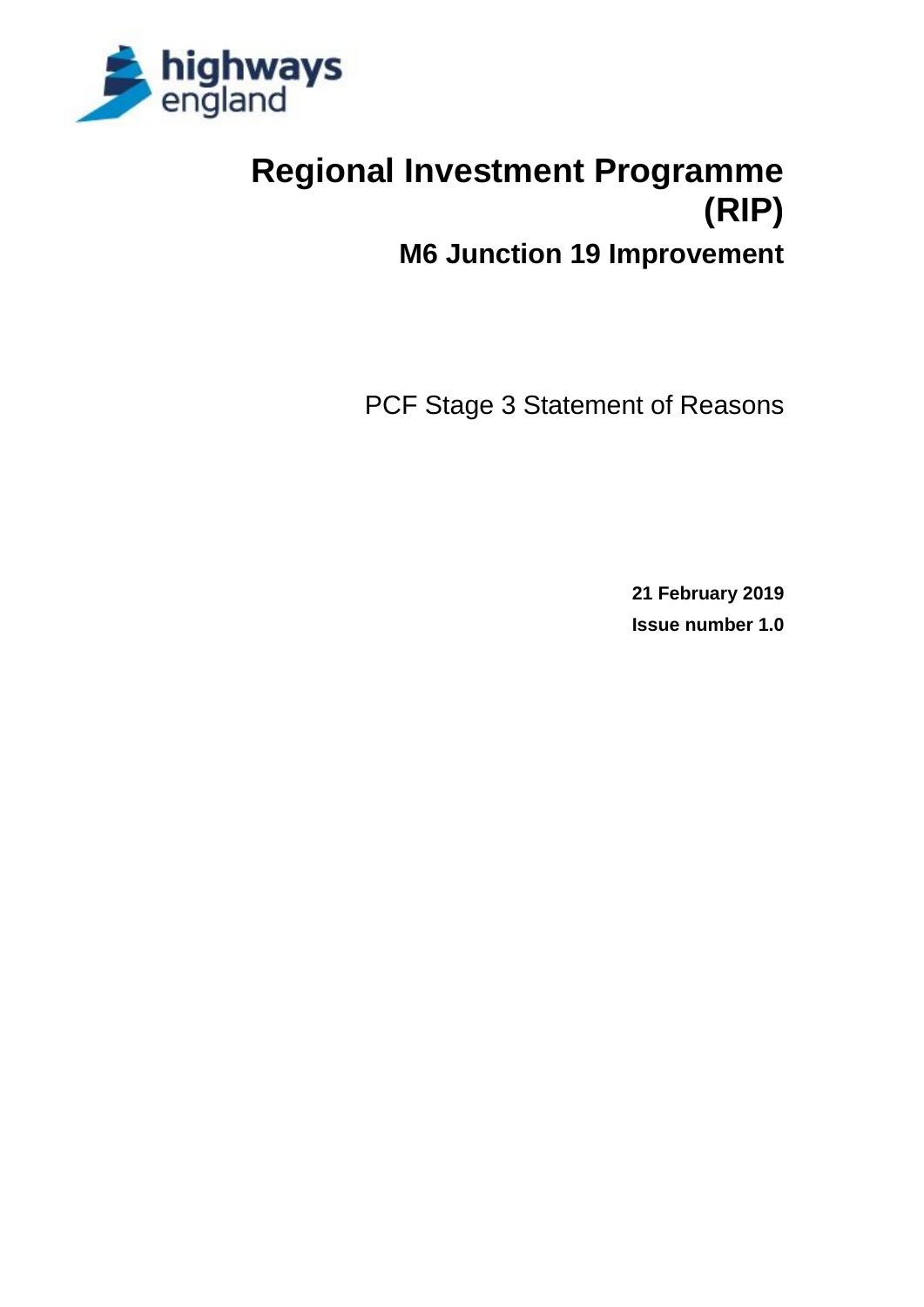#### **THIS IS THE STATEMENT OF REASONS OF THE SECRETARY OF STATE FOR TRANSPORT FOR MAKING:**

#### **THE A556 TRUNK ROAD (M6 JUNCTION 19 IMPROVEMENT NORTHBOUND AND SOUTHBOUND LINK ROADS) ORDER 201x**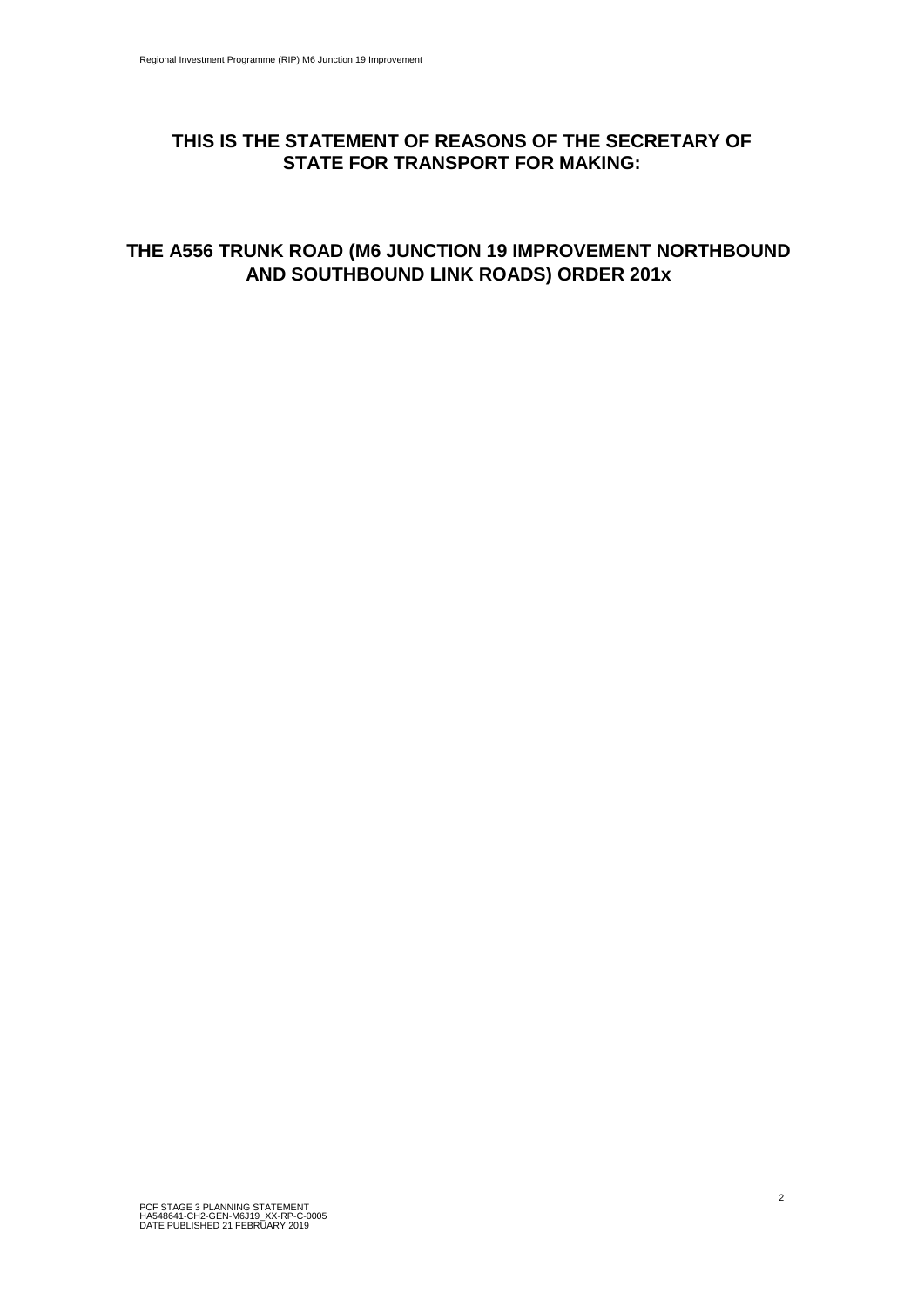### **Contents**

| 1  |                                                            |
|----|------------------------------------------------------------|
| 2  |                                                            |
| 3  |                                                            |
| 4  |                                                            |
|    | The proposed Section 10 Highways Act 1980 Trunk Road Order |
|    |                                                            |
| 5  |                                                            |
| 6  |                                                            |
| 7  |                                                            |
| 8  |                                                            |
| 9  |                                                            |
| 10 |                                                            |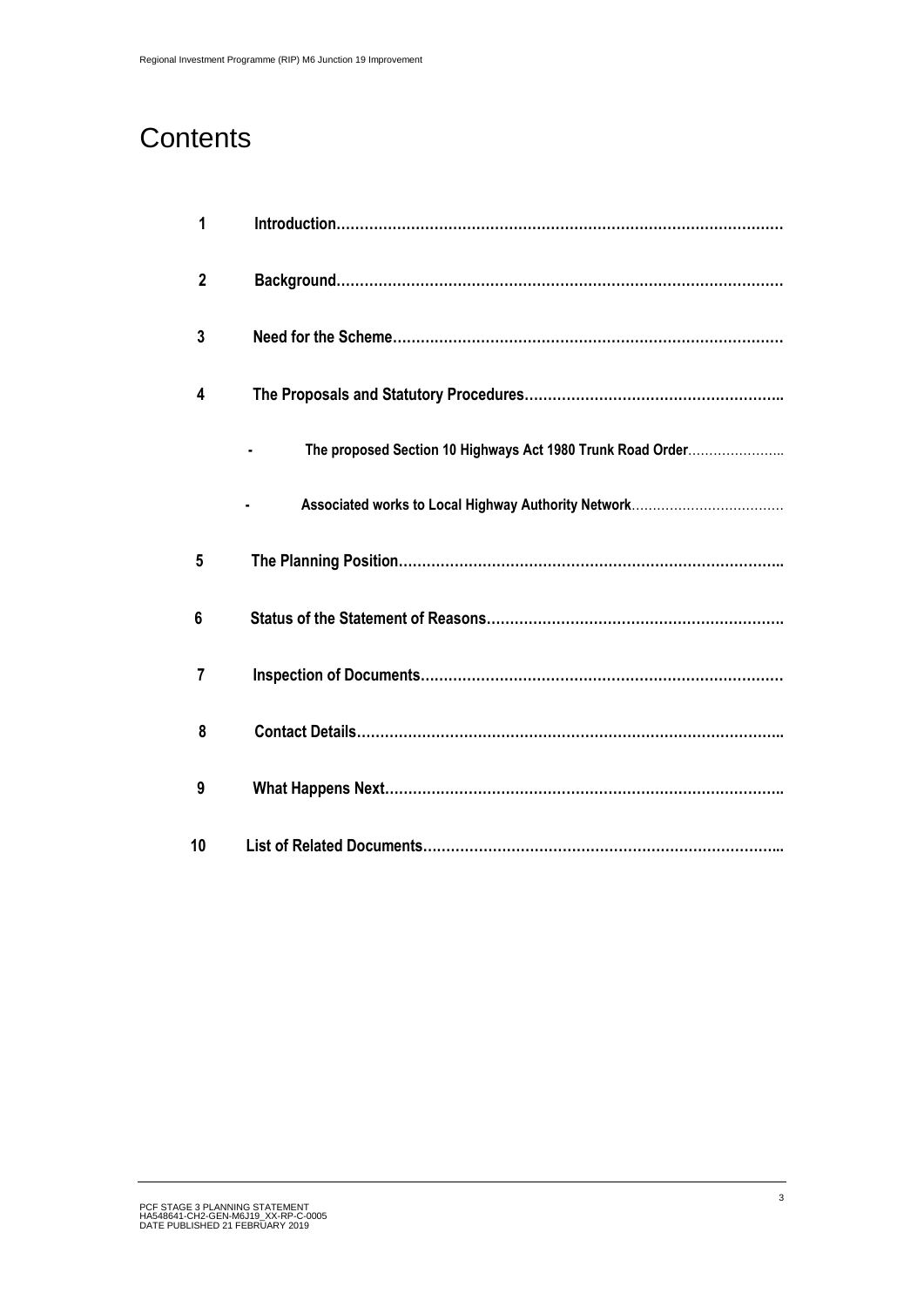## **1 Introduction**

- 1.1 This statement explains the purpose of the A556 Trunk Road (M6 Junction 19 Improvement Northbound and Southbound Link Roads) Order which is proposed to be made by the Secretary of State for Transport ("the Secretary of State"). This statement is provided on behalf of the Secretary of State to support the making of the Order.
- 1.2 On 1<sup>st</sup> April 2015, Highways England Company Limited ("Highways England") became the Strategic Highways Company for the Trunk Road network (other than for the M6 Toll Road and lengths of the M48 and M4 Motorways which cross from Wales into England) for which the Secretary of State was formerly responsible.
- 1.3 As of  $1<sup>st</sup>$  April 2015, the majority of responsibilities relating to the Trunk Road network, including responsibility for constructing new Trunk Roads, and improving the existing Trunk Road network, as well as certain statutory Orders in relation to that network, were transferred to Highways England, as the Strategic Highways Company.
- 1.4 The M6 Motorway and A556 Trunk Road, at which junction this improvement scheme is situated, are both highways for which Highways England is now the Strategic Highways Company.
- 1.5 Notwithstanding the transfer of powers to Highways England introduced by the Infrastructure Act 2015 the Secretary of State retains responsibility for orders under Section 10 of the Highways Act 1980 ("the 1980 Act")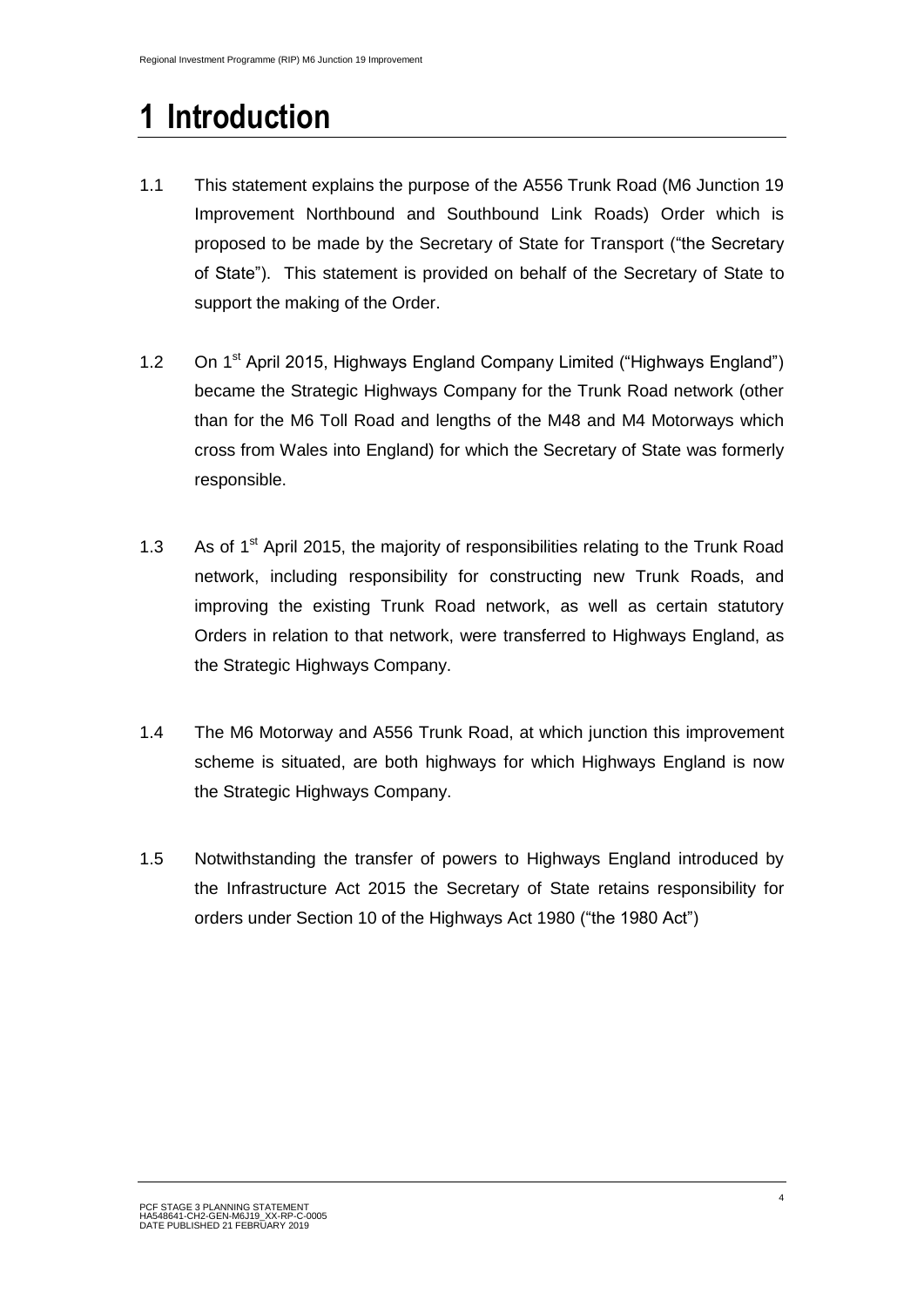## **2 Background**

- 2.1 Pursuant to the Road Investment Strategy Highways England propose to deliver a junction improvement scheme at M6 Junction 19 with the A556 Trunk Road roundabout, by proposing two new link roads through the junction which will cross the M6 Motorway on a new bridge.
- 2.2 Both link roads will connect from and terminate at the inner arc of the A556 Trunk Road roundabout carriageway. The southbound link road will connect from opposite the termination point at the roundabout of the M6 Motorway southbound exit slip road to opposite where the A556 Principal Road southbound carriageway exits the roundabout.
- 2.3 The northbound link road will connect from opposite the termination point of the M6 Motorway northbound exit slip road to opposite where the A556 Trunk Road northbound carriageway meets with the roundabout.
- 2.4 The new link roads will provide a more direct route through the roundabout for traffic travelling from the M6 Motorway southbound to the A556 Principal Road southbound, and the M6 Motorway northbound to the A556 Trunk Road northbound, removing the need for such directional traffic to use the circulatory carriageway of the A556 Trunk Road roundabout.
- 2.5 These additional link roads, together with the signal control of traffic movement at the A556 Trunk Road roundabout entry and exit points, will provide greater capacity and free flow of traffic movement at the M6 Junction 19/A556 Trunk Road roundabout junction.
- 2.6 An order pursuant to section 10 of the 1980 Act is necessary to ensure that the new link roads become Trunk Roads for which Highways England will be the highway authority.
- 2.7 The section 10 order is one part of a wider scheme of improvement works that also includes renewal of traffic signals on the roundabout and its approach roads alongside new traffic signals for the existing Tabley Hill Lane /Pickmere

PCF STAGE 3 PLANNING STATEMENT HA548641-CH2-GEN-M6J19\_XX-RP-C-0005 DATE PUBLISHED 21 FEBRUARY 2019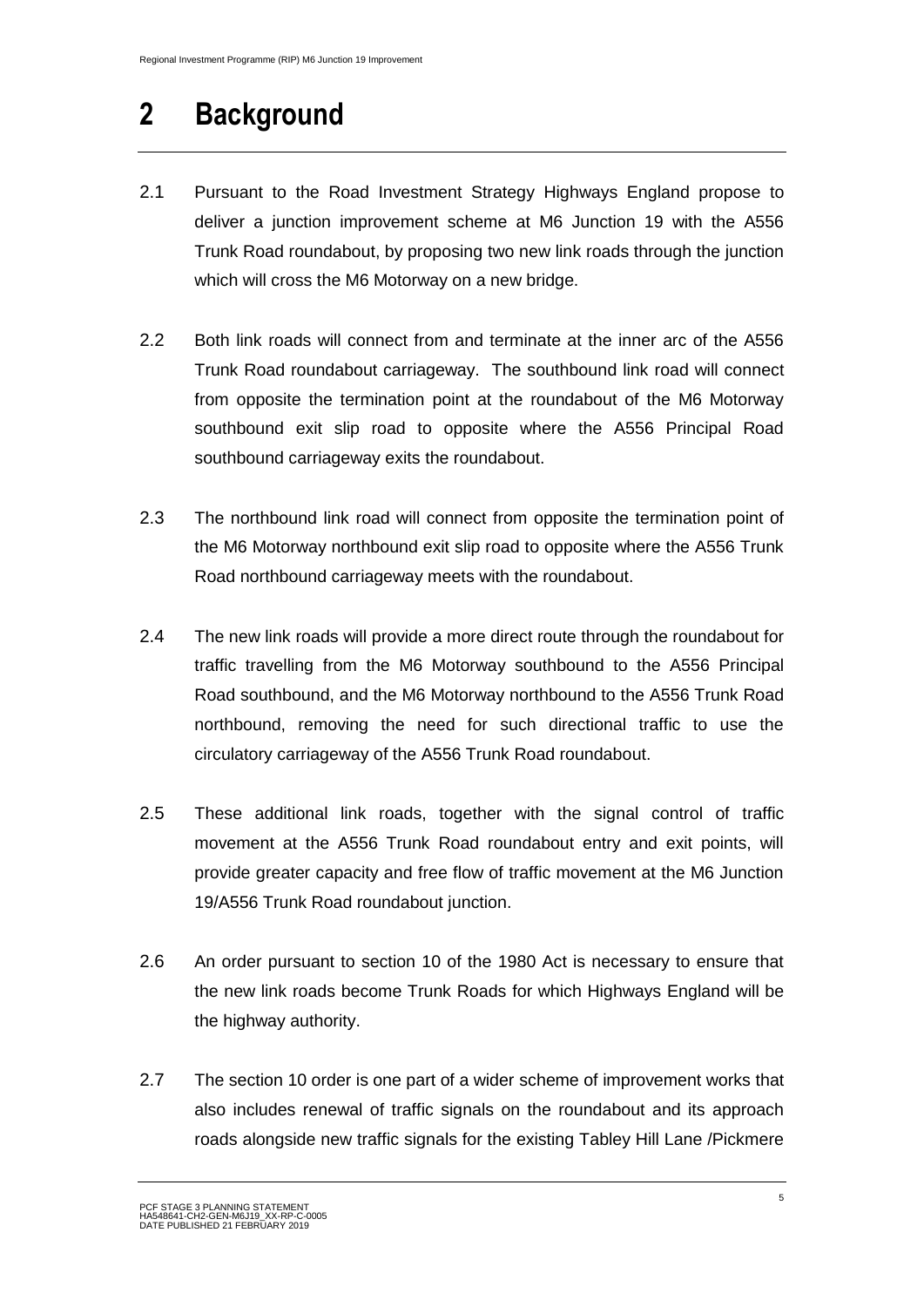Lane priority junction where future congestion is anticipated to impact on the Strategic Road Network. Local access for walkers and cyclists will be improved as part of the scheme connecting to new routes constructed as part of the A556 Knutsford to Bowdon project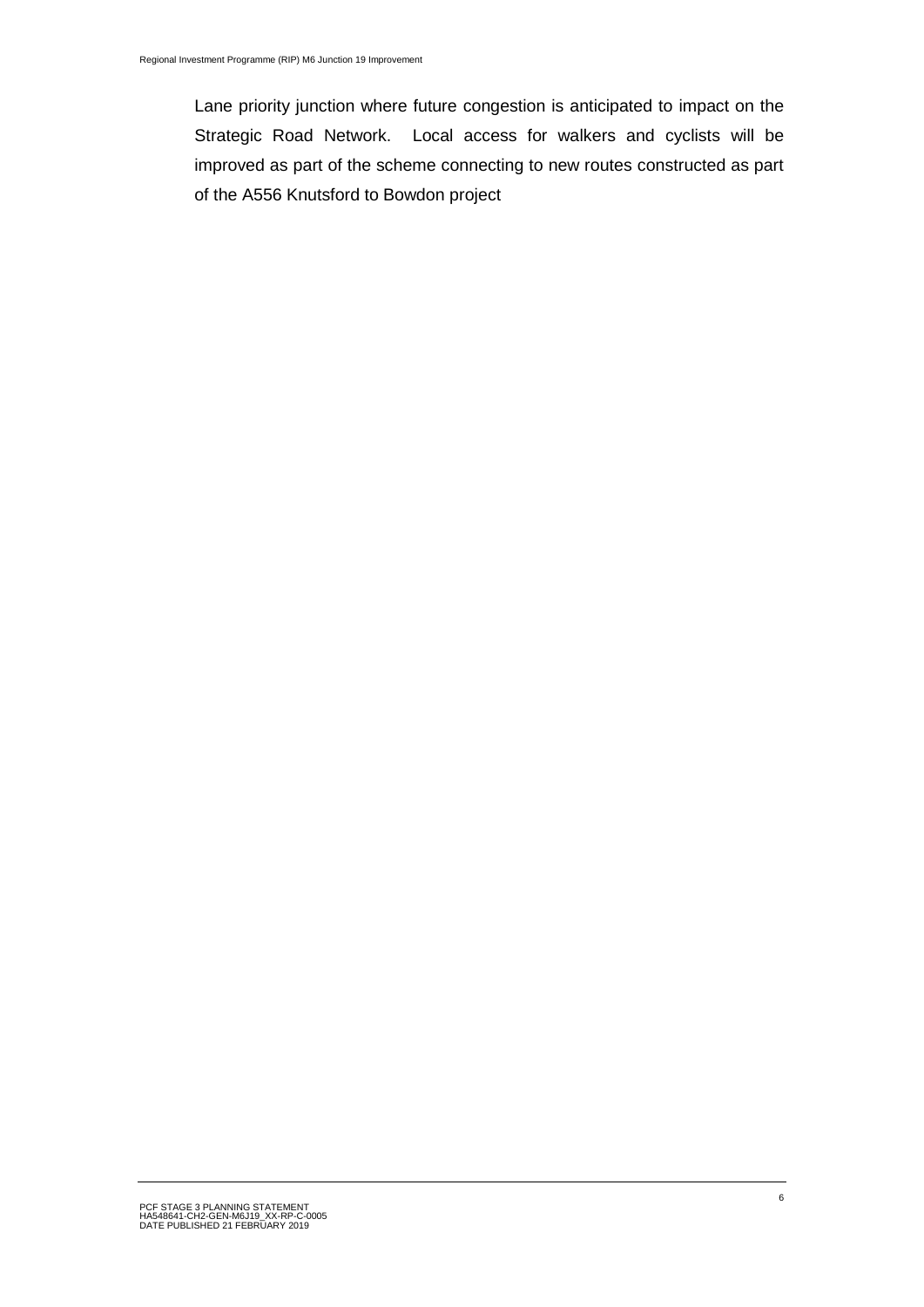### **3 Need for the Scheme**

- 3.1 The proposals for the scheme were developed in response to the problems identified in the London to Scotland West Route Based Strategy Stage 1 Report (February 2014). The 2014 Evidence Report identified the following problems with the junction:
	- The junction experiences capacity issues caused by a lack of direct connection from the A556 east of the junction to the M6 south of the junction;
	- The junction experiences a concentration of accidents and is in the top 100 highest Motorway locations for accidents nationally; and
	- The junction suffers from poor air quality related to traffic.
- 3.2 The busy junction is currently used by 65,000 vehicles per day alongside 100,000 passing under the junction on the M6 Motorway mainline.
- 3.3 Construction of the A556 Knutsford to Bowdon Improvement scheme, which links this junction northwards with the M56 at Junction 7, has recently been completed and an All Lane Running Smart Motorway between Junctions 16 and 19 is under construction, due for completion in March 2019, providing 4 lanes both north and southbound on the M6 that will help address current capacity issues and future traffic growth. With the future growth aspirations in the area (such as the Enterprise Zone at Manchester Airport) it is anticipated that the junction would experience capacity issues in the future, were it not to be improved – with the potential for congestion to cause queuing back on to the M6 mainline and increase the risk of collisions. The delivery of the scheme, together with improvements to the A556, M6 and M56, forms part of a comprehensive upgrade of Manchester's southern access.
- 3.4 In Summer 2016 Highways England held a public information event about the proposed junction. Two design options were considered: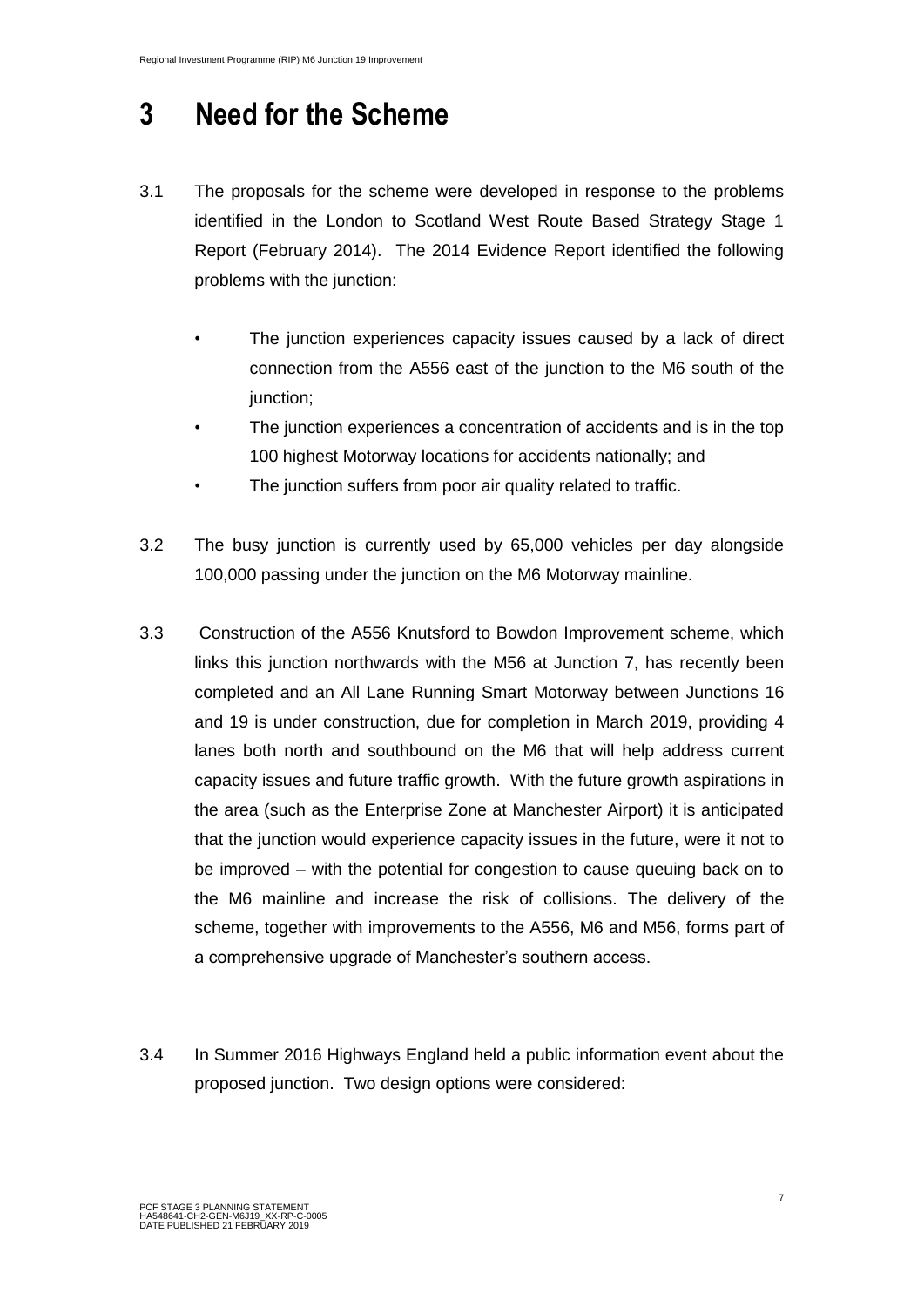- Option A provides a double cut through linking those leaving the M6 northbound to the northbound A556 and those leaving the M6 southbound to the A556 southbound. All other links would use the existing roundabout.
- Option B provides a segregated lane between the A556 northbound and the M6 northbound, as well as wider lanes on the existing roundabout. This option would need a third lane to be added to the A556 northbound exit.

Highways England has concluded that the option which provides the greatest overall benefit is Option A (the current proposal) having taken account of the key considerations of –

- traffic capacity
- journey quality
- journey time reliability
- road safety
- economic growth opportunities
- community access
- environmental considerations
- affordability
- practical constraints
- 3.5 Highways England has determined that the scheme, which is a relevant project within the meaning of Section 105(A) (1) of the 1980 Act, does not need to be made subject to an Environmental Impact Assessment in accordance with Part VA of that Act.
- 3.6 The scheme has been assessed against the criteria contained in Annex III of the EIA Directive 2014/52/EU (amending 2011/92/EU) and it has been concluded that no permanent, long term significant negative effects are anticipated as a result of the project taking into account the location and characteristics of the development and the nature of the potential impacts. A number of industry best practice mitigation measures will be delivered via a Construction Environmental Management Plan.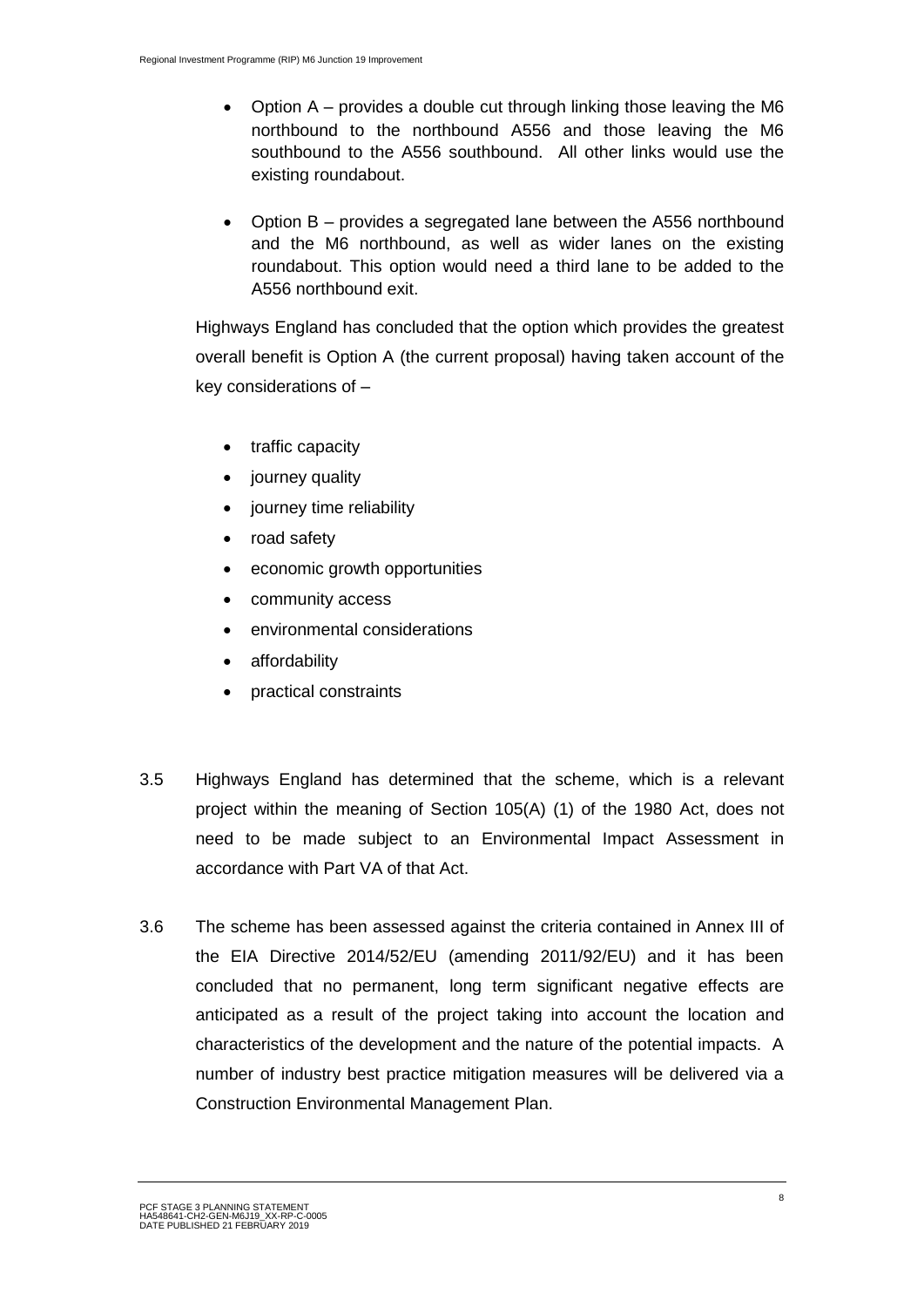

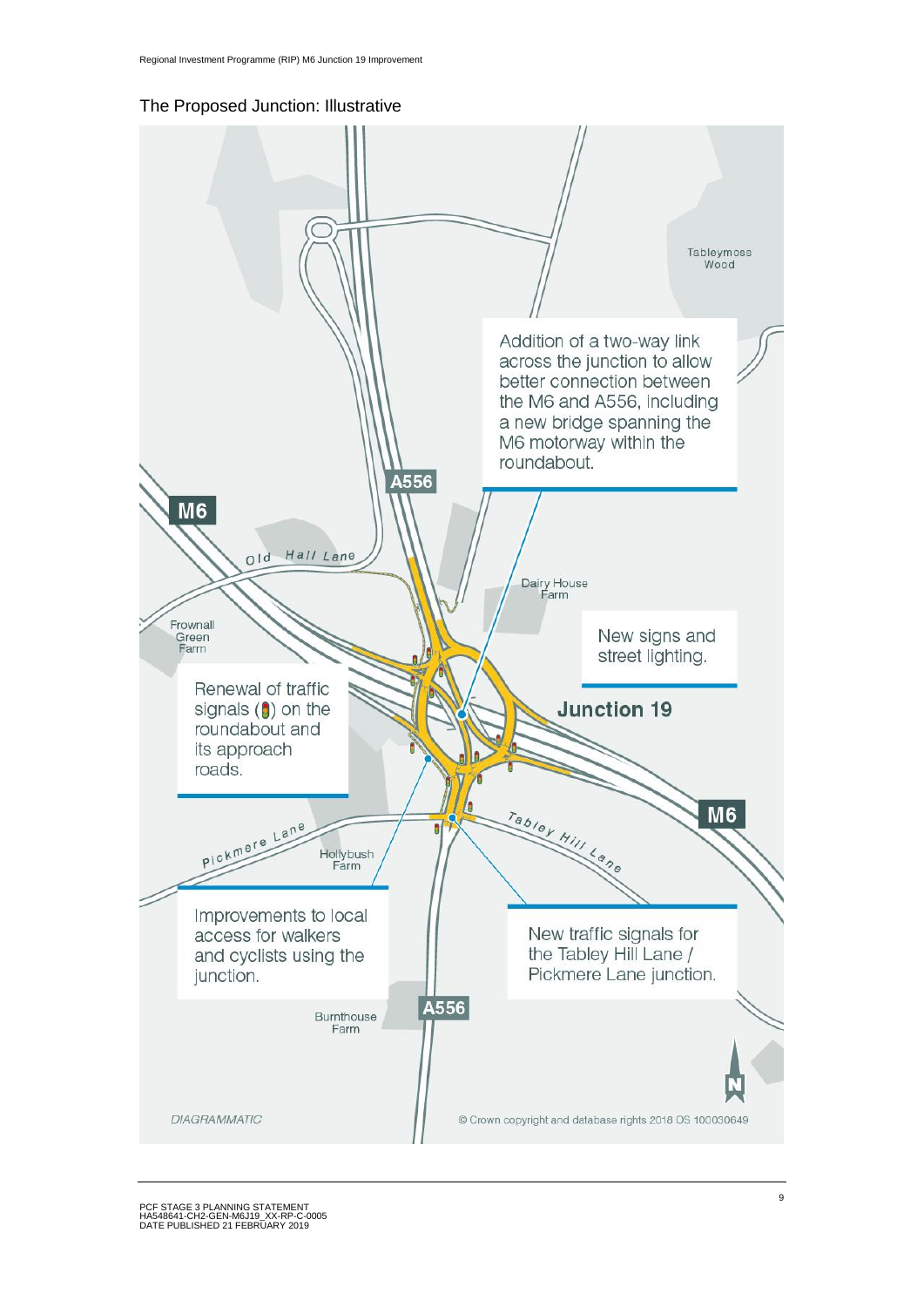- 3.8 Subject to the successful completion of the statutory process, the works are planned to start by the end of March 2020.
- 3.9 The estimated cost of the Scheme is £50 million. Highways England is wholly funding, and has committed funds, to the project.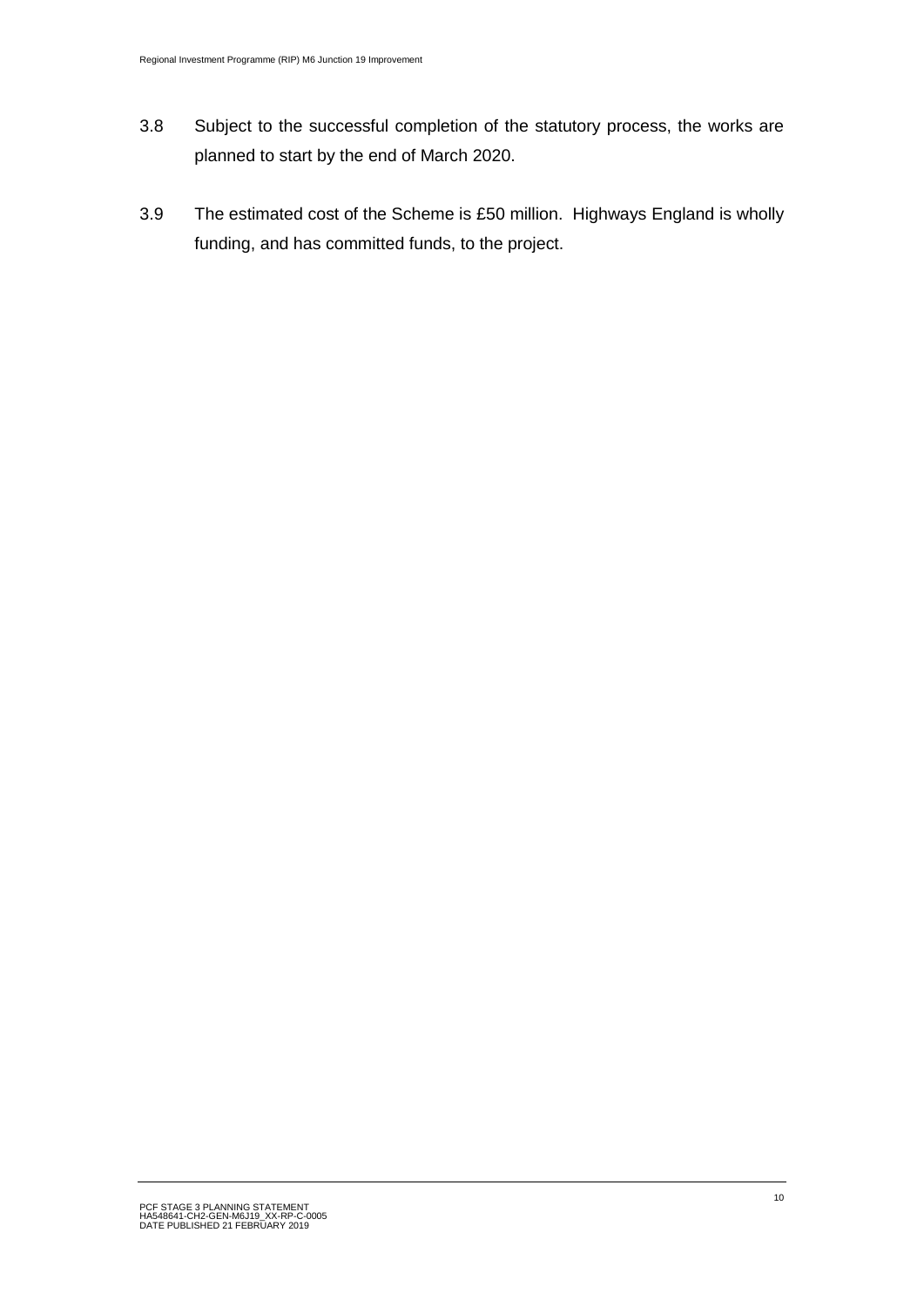## **4 The Proposals and Statutory Procedures**

#### *The Section 10 Highways Act 1980 Order*

4.1 The proposed Order is entitled

#### **THE A556 TRUNK ROAD (M6 JUNCTION 19 NORTHBOUND AND SOUTHBOUND LINK ROADS) ORDER 201x**

4.2 The proposed Order is to be made under Section 10 of the 1980 Act and will, if made by the Secretary of State, direct that two new link roads which are to be constructed by Highways England through the central island of the A556 Trunk Road roundabout at M6 Junction 19, and which will cross the M6 Motorway by a new bridge, shall become Trunk Roads. Further, the Order will provide that Highways England, as the Strategic Highways Company, shall become responsible for those new Trunk Roads, from the date the Order comes into force.

#### *Associated Works to Local Authority Highway Network*

4.3 The scheme requires improvement works to be undertaken on the A556 Principal Road (and underpass), Pickmere Lane, and Tabley Hill Lane, where they tie in on the south side of the M6 Motorway/A556 Trunk Road roundabout junction. Highways England propose to undertake such works under the authority of Cheshire East Council (as the local highway authority) by way of an agreement pursuant to Section 4 of the 1980 Act with Cheshire East Council, and who have agreed to this approach.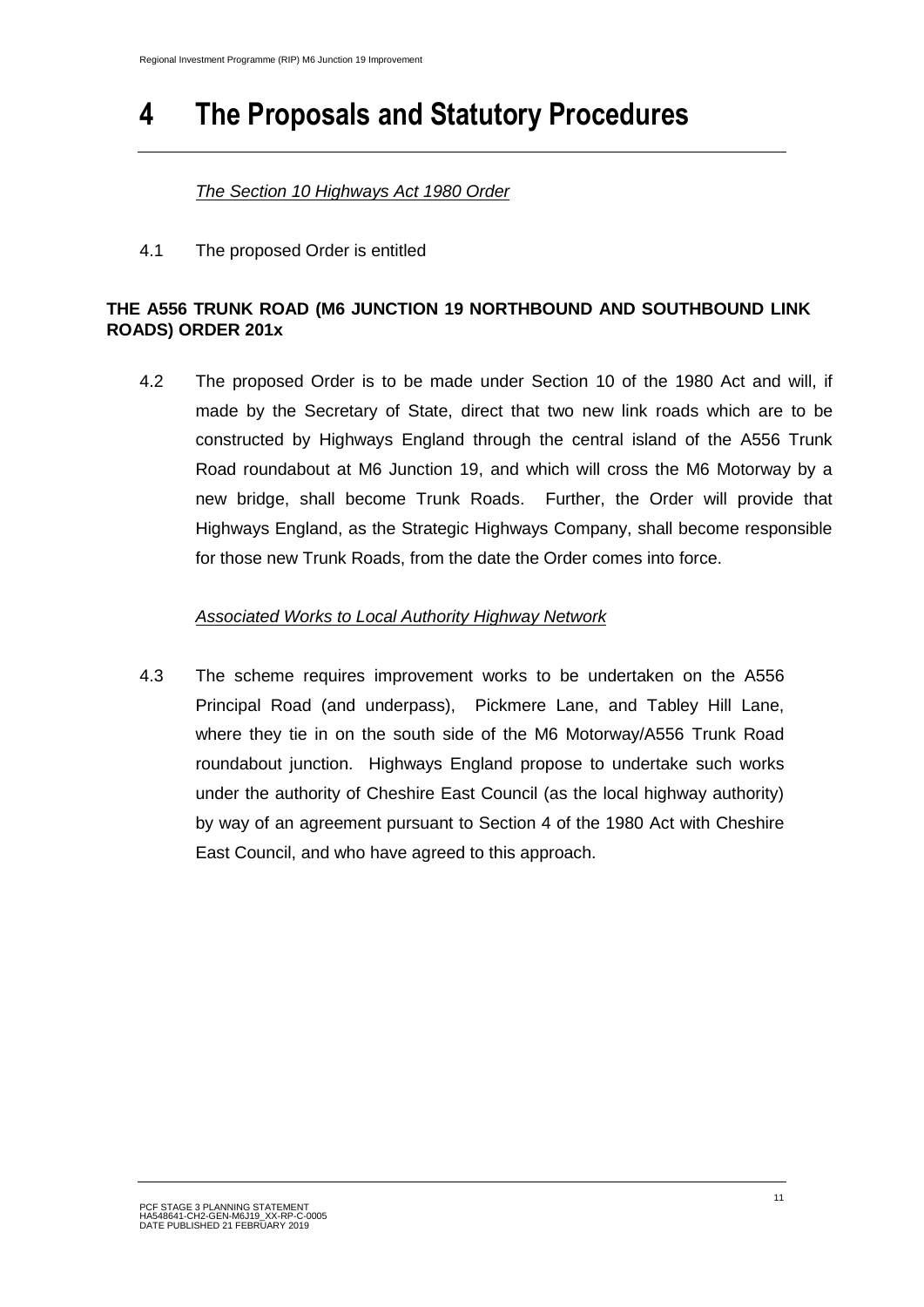### **5 The Planning Position**

- 5.1 As the scheme will be delivered by Highways England pursuant to the 1980 Act then planning permission is not required as Highways England benefit from the provisions of Class B of Part 9 of Schedule 2 to the Town and Country Planning (General Permitted Development) (England) Order 2015. That said, the Secretary of State may only make an order pursuant to section 10 of the 1980 Act if satisfied that the requirements of local and national planning policy have been considered. A separate Planning Statement has been prepared in this regard.
- 5.2 In the case of the scheme, Highways England
	- (a) are providing two *new* A556 Trunk Road link roads, through the existing A556 Trunk Road roundabout junction and across the M6 Motorway;
	- (b) improving the existing A556(T) forming the gyratory of M6 Junction 19 and a length to the north of that junction within its existing highway confines; and
	- (c) improving the existing A556 Principal Road to the south of M6 Junction 19 under the control of, Cheshire East Council, by authority of an agreement pursuant to section 4 of the 1980 Act.
- 5.3 Provided the Secretary of State makes the Section 10 Order which would convey Trunk Road status on the new link roads through the junction, the scheme could be delivered without the need to obtain any further consents.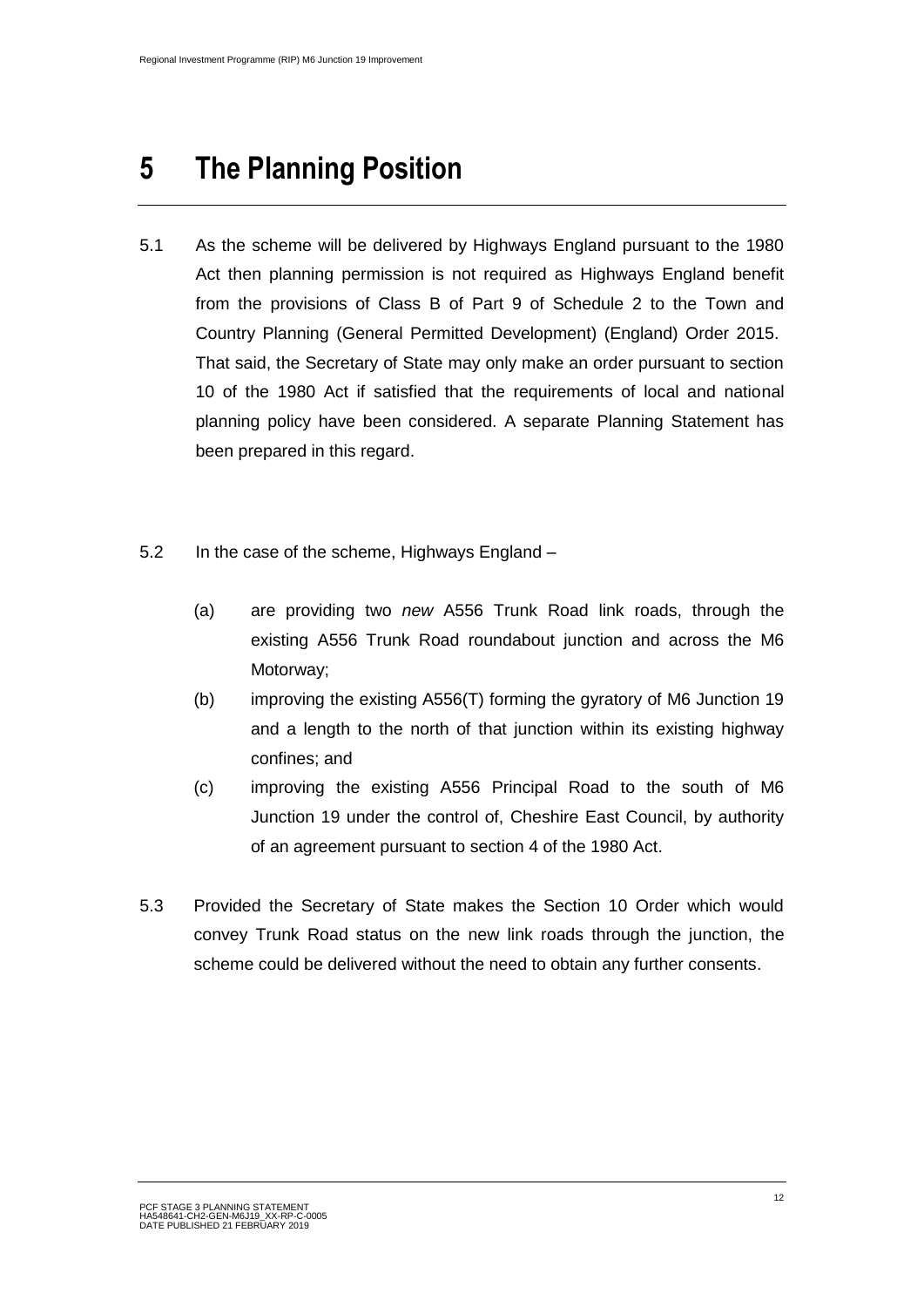### **6 Status of the Statement of Reasons**

6.1 This Statement of Reasons has been prepared for the purposes of making the Section 10 Order associated with scheme. It is not intended to discharge the Secretary of State's requirement to produce a 'Statement of Case' in the event that he should call a public local inquiry to be held to consider any objections received to the proposed Order. The Secretary of State reserves the right to expand or otherwise modify this statement in the event of a Public Inquiry into the Order being held and will produce such Statement of Case, as may be required, under Rule 6 and at the appropriate time indicated under 'The Highways (Inquiries Procedure) Rules 1994 (S.I. 1994 No.3263)'.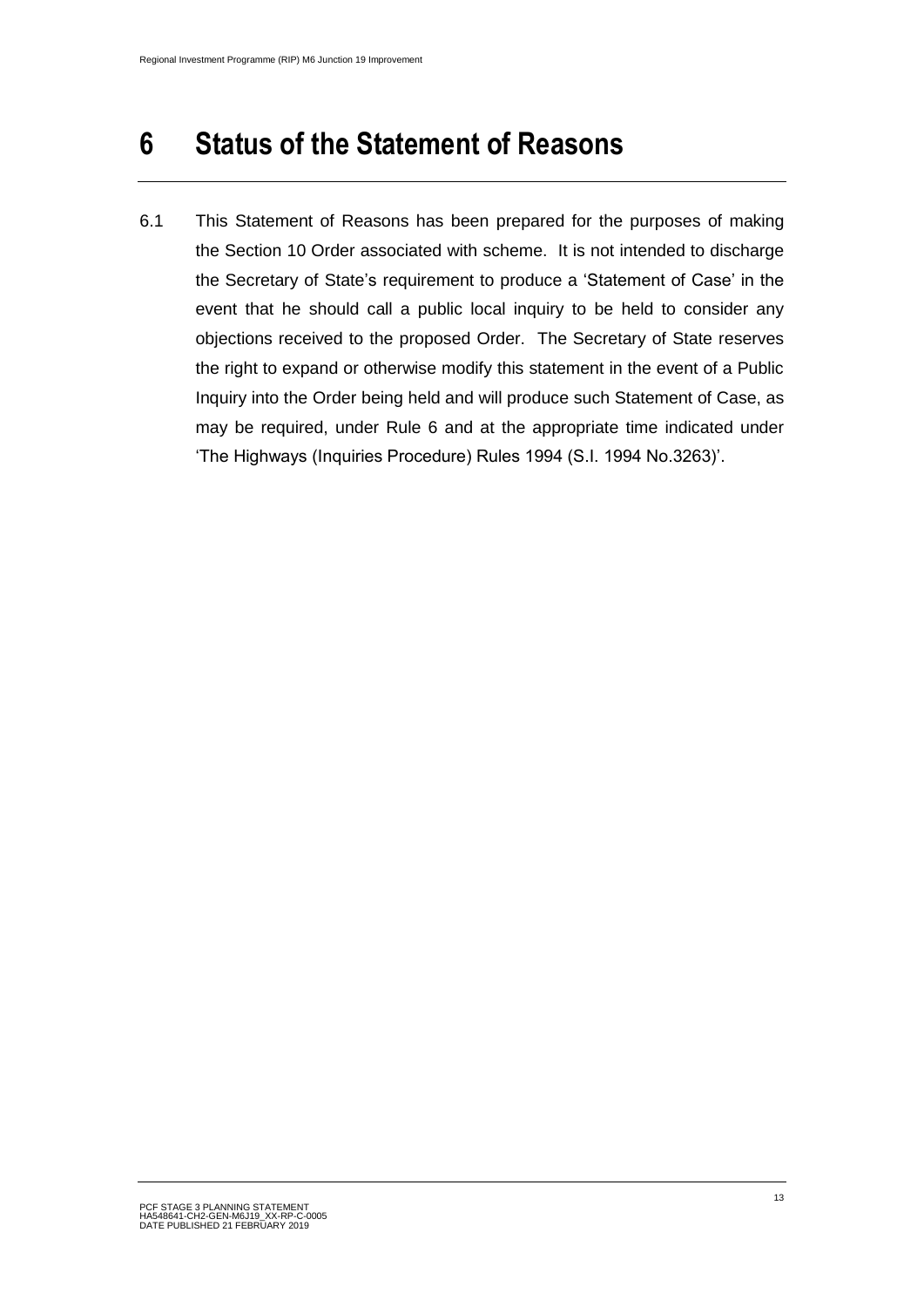## **7 Inspection of Documents**

- 7.1 The documents listed in paragraph 10 below are available for inspection during normal library opening hours at:
	- Knutsford Library, Toft Road, Knutsford, Cheshire, WA16 0PG (Monday and Friday 09.00 a.m. – 5.00 p.m.; Tuesday and Thursday 09.00 a.m. – 7.00 p.m.; Wednesday 09.00 a.m. – 1.00 p.m.; Saturday 09.30 a.m. – 1.00 p.m.)
	- The documents are also available on our website: <https://highwaysengland.co.uk/projects/m6-junction-19>

## **8 Contact Details**

8.1 Further information on the project proposals can be obtained from Highways England by emailing:

[M6Junction19Improvement@highwaysengland.co.uk](mailto:M6Junction19Improvement@highwaysengland.co.uk)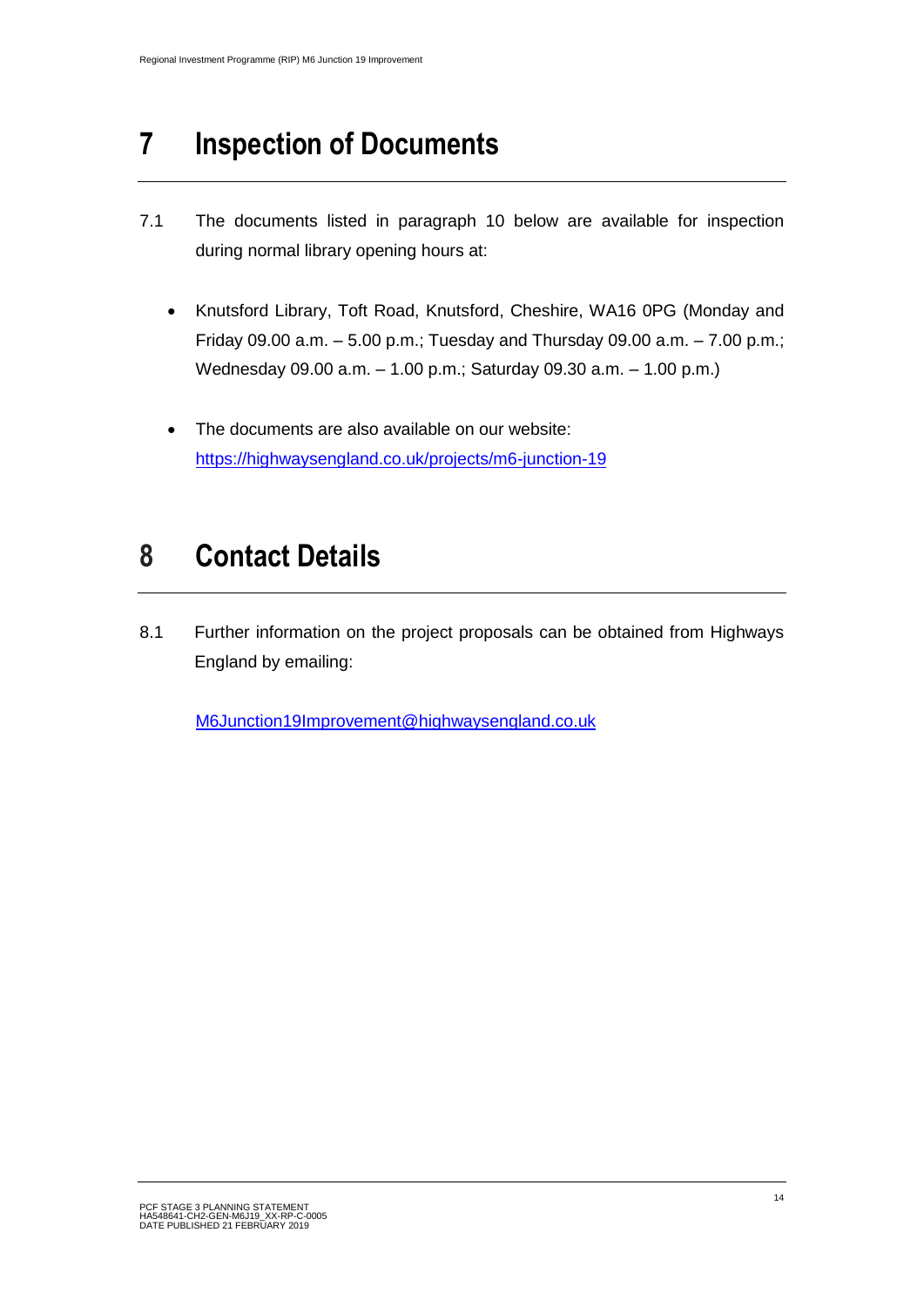### **9 What Happens Next**

- 9.1 On 21 February 2019 the Secretary of State published a draft Section 10 Order which if made, would provide that the two link roads through the A556 Trunk Road roundabout at M6 Junction 19 would become Trunk Roads from the date when the Order comes into force.
- 9.2 Until 4 April 2019, any objection or representation can be made to the Order, in writing, to –

The Secretary of State for Transport National Transport Casework Team Department for Transport Tyneside House Skinnerburn Road Newcastle Business Park Newcastle upon Tyne NE4 7AR

or by email to: [nationalcasework@dft.gsi.gov.uk](mailto:nationalcasework@dft.gsi.gov.uk)

stating the title of the Order and the grounds of their objection.

9.3 Following the expiration of the objection period for the Order, the Secretary of State will take his decision on whether the Order should be made by him. If objections are received, the Secretary of State will decide whether a Public Inquiry should be held before he takes his decision on the Order after consideration of an Independent Inspector's report and recommendations.